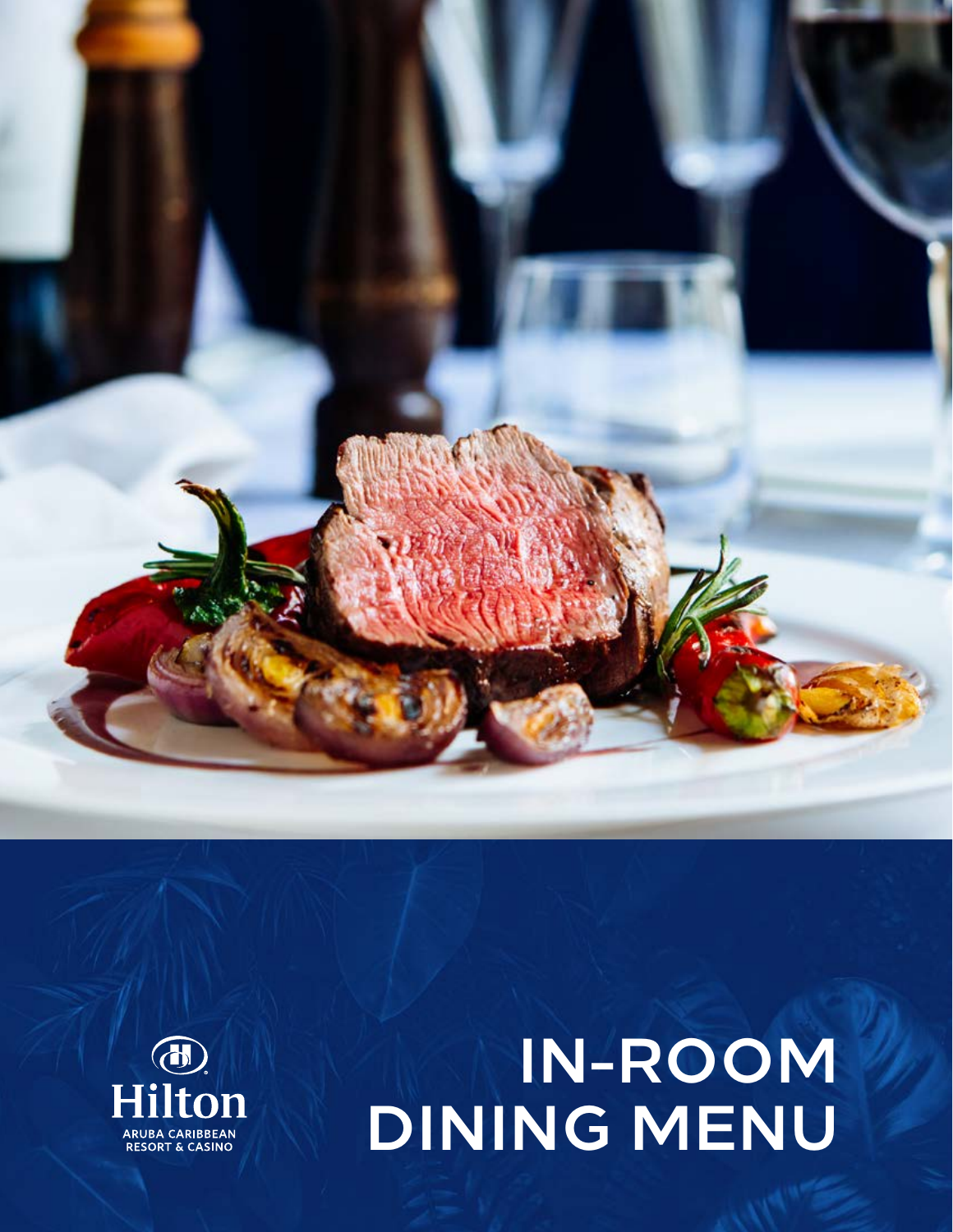## **BREAKFAST Served from 7am - 11am**

## COLD

Tropical Fruit Plate \$15 Horseradish, cocktail sauce

Greek Yogurt Parfait \$7

## Bagel and Smoked Salmon \$18

Norwegian smoked salmon, cream cheese, hard boiled egg and red onions. Served with a bagel

## SKILLETS

#### Huevos Rancheros \$18

Two fried eggs, served with crispy corn tortillas, smothered with chunky salsa and served with avocado mash

#### Steak and Eggs \$22

Top sirloin steak, two fried eggs, chimichurri sauce, home fried potatoes. White or wheat toast

## **SAVORY**

#### Arepa with Shredded Beef \$18

Queso fresco, chimichurri and pico de gallo

## Sausage and Egg Burrito \$16

Fluffy eggs, sausage, Monterey Jack cheese, tomato salsa

## Smoked Salmon Benedict \$18

Norwegian smoked salmon, poached eggs, hollandaise sauce, English muffin, asparagus

#### Ham and Cheese Omelet \$18 Ham, aged cheddar. Served with a breakfast potato

## Egg White Omelet \$18

Spinach, tomato, queso fresco. Served with a breakfast potato

## Western Omelet \$18

Cheddar cheese, bacon, onions, peppers. Served with a breakfast potato

## SWEET

Croissant French Toast \$17 With fruit salsa

### Mini Stack Blueberry Pancakes \$16

Served with butter and maple syrup

#### Lemon Honey French Toast \$16

Lemon honey vanilla cream cheese stuffed raisin bread French toast

#### Belgian Waffles \$16

Served with butter, maple syrup and strawberry compote

## SIDES

Bacon, Sausage or Breakfast Potatoes \$5

## BEVERAGES

Mimosa \$8

Tropical Mimosa \$8

**Freshly Brewed Coffee (4 cups) \$9** 

**Hot Tea**  $(4 \text{ cups})$  **\$7** 

## Juice & Sodas \$4

Milk \$4 Whole, 2%, chocolate

All prices are in US\$ and are subject to 18% service charge and a \$4 delivery charge will be added to your check. Consuming raw or undercooked meats, poultry, seafood, shellfish or eggs may increase your risk of food borne illness. Please inform your server of any food allergies or special dietary requirements.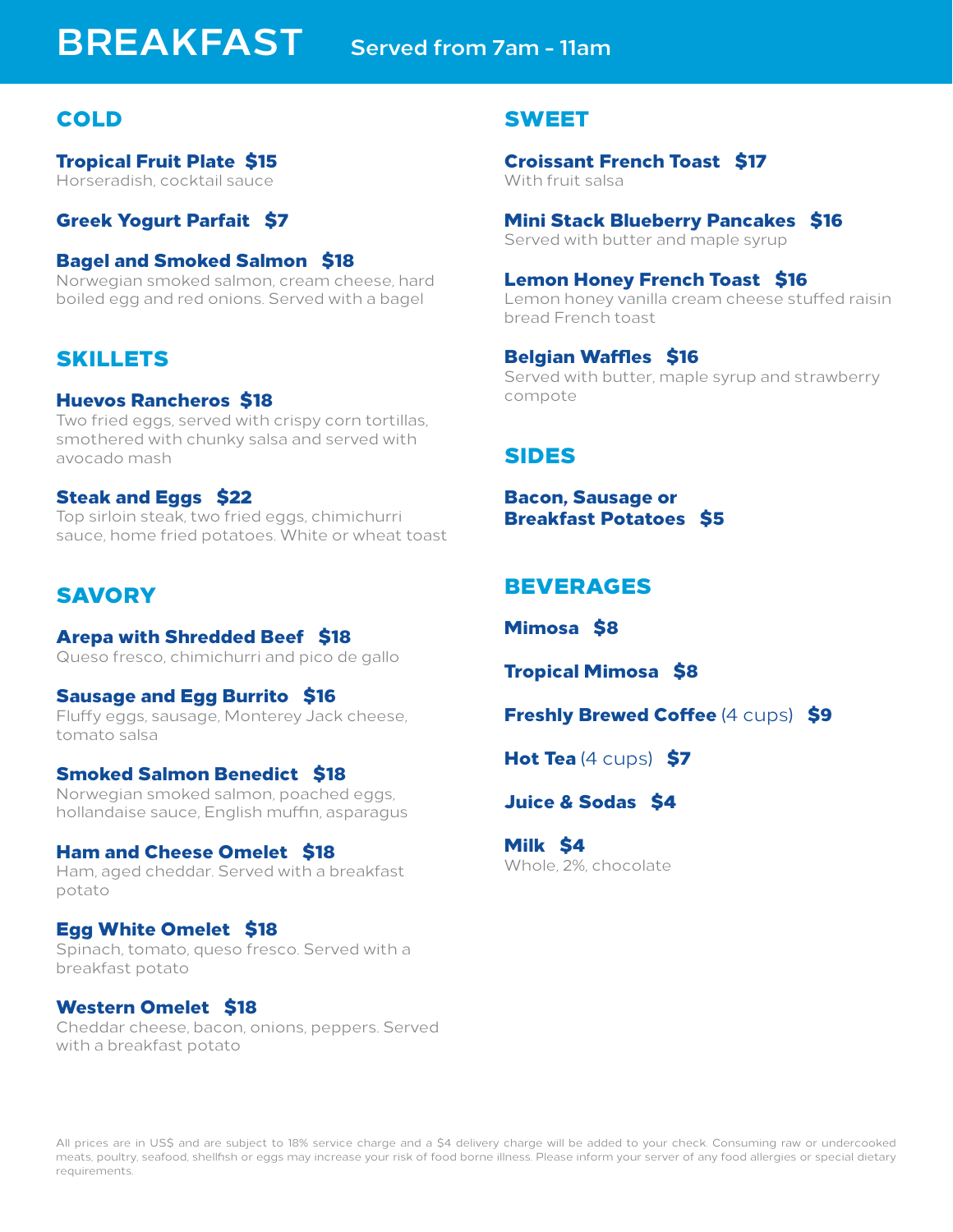## **DINNER Served from 5:30pm - 11:30pm**

## APPETIZERS

Jumbo Shrimp Cocktail \$23 Horseradish, cocktail sauce

Chicken Quesadillas \$16 Flour tortillas, mozzarella, sour cream, salsa, and guacamole

## Chicken Wings 6 pieces \$13 | 12 pieces \$23

Celery, carrots, blue cheese dressing, hot sauce

## Aruban Local Snack Platter for Two (2) \$31

4 Local gouda cheese croquettes, 6 Buffalo wings, 2 coconut shrimp, 2 pastechies, French fries

## SOUP

French Onion Soup \$11 Beef broth, croutons, mozzarella

Chicken Noodle Soup \$9 Chicken broth, fresh vegetables, noodles

## SALADS

Caesar Salad \$13 Add grilled chicken \$8 Add grilled jumbo shrimp \$14

Cobb Salad \$15 Tomato, avocado, boiled egg, olives, bacon, blue cheese, balsamic dressing. Add grilled chicken \$8

## SANDWICHES

USDA Beef Burger \$18 Choice of cheese, lettuce, tomato, onion, pickle, fries or fruit. Add bacon \$2

Club Sandwich \$16 Turkey, bacon, lettuce, tomato, onion, mayonnaise, fries or fruit

## Chicken Sandwich \$16

Grilled mushrooms, onion, Swiss cheese, lettuce, tomato, mayonnaise, fries or fruit

## PIZZA & PASTA

Margarita Pizza \$16 Mozzarella, roasted tomato sauce, basil

Pepperoni Pizza \$18 Mozzarella, roasted tomato sauce, pepperoni, basil

Veggie Pizza \$18 Mozzarella, roasted tomato sauce, mushrooms, onions, peppers, basil

## Penne Pasta Bolognese or Pomodoro \$22

## FISH & SEAFOOD

Grouper Tacos \$20 Crispy grouper, coleslaw, mango fruit salsa, flour tortillas, chipotle cream

Pan Roasted Norwegian Salmon \$31 Fennel and orange salad

## ENTRÉES

#### Organic Chicken Parmigiana \$30 Crisp panko crust, mozzarella, penne pasta and marinara sauce

Grilled Churrasco \$36 Skirt steak served with green herb mojo sauce and baby potatoes

Filet Mignon 6oz \$42 Green peppercorn sauce, baby potatoes

## SIDES

French Fries \$7

Roasted Garlic Mashed Potatoes \$7

Sautéed Mushrooms \$7